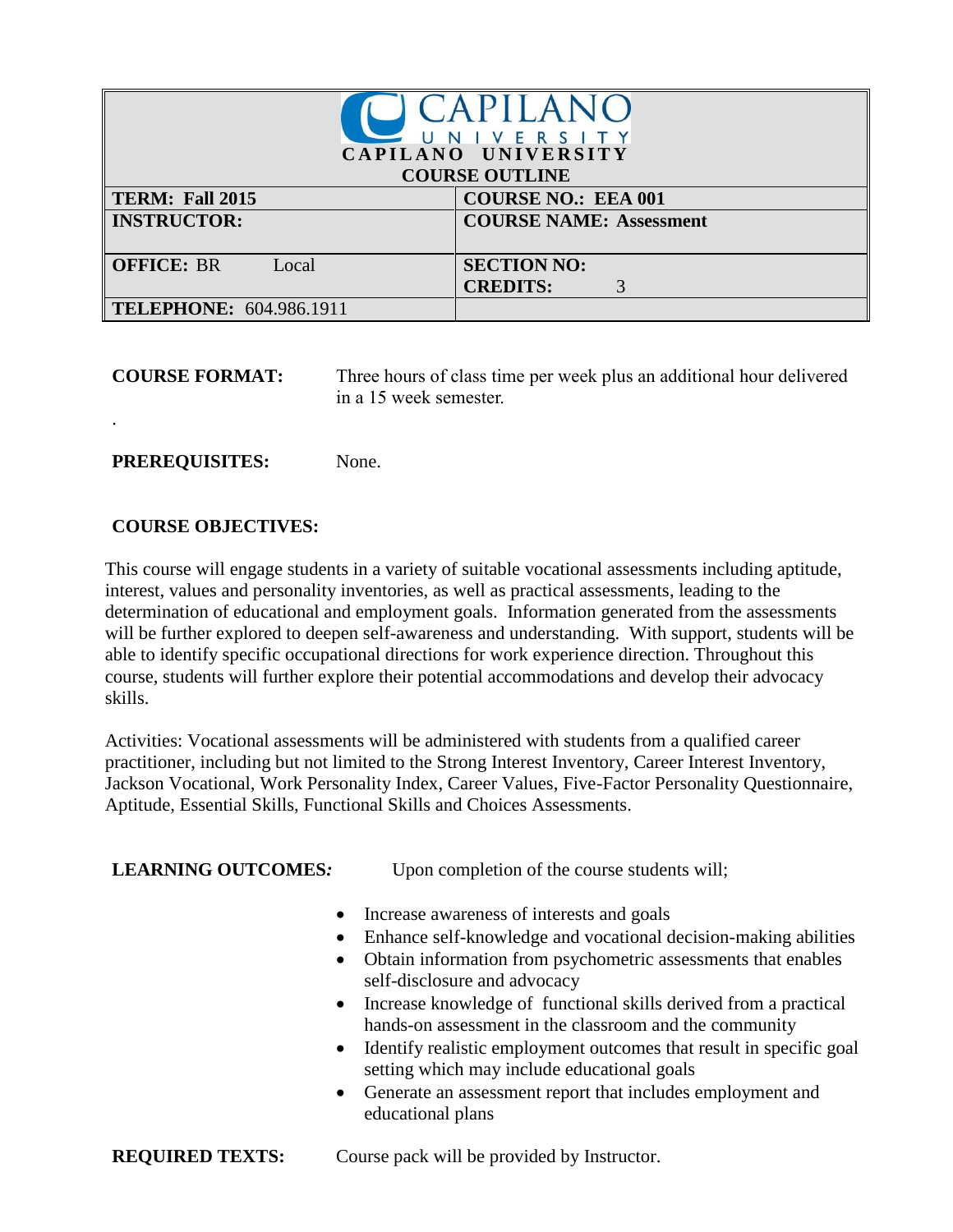# **COURSE CONTENT:**

| <b>Week</b>    | <b>Content</b>                                                                                                                                       |
|----------------|------------------------------------------------------------------------------------------------------------------------------------------------------|
| 1              | Overview of the course/understand the nature of vocational assessments, their use and how they<br>can help in workplace and educational goal setting |
| $\overline{2}$ | Introduction to interests/completion of interest assessments/discussion of results and implications                                                  |
| $\overline{3}$ | Introduction to values/completion of values assessments/discussion of results and implications                                                       |
| 4              | Introduction to personality assessments/completion of personality assessments/discussion of results<br>and implications                              |
| 5              | Communications Skills Inventory/discussion of results and implications/application of<br>communication strategies                                    |
| 6              | Self-advocacy related to assessment results                                                                                                          |
| 7              | Aptitude assessment/discussion of results and implications                                                                                           |
| 8              | Hands-on functional assessment of work skills                                                                                                        |
| 9              | Choices assessments/understanding the results                                                                                                        |
| 10             | Literacy and Essential Skills assessments/goals setting for skills enhancement                                                                       |
| 11             | Review, analysis and visual graphing of results                                                                                                      |
| 12             | Individual goal setting/creation of educational and work place goals based on assessment results                                                     |
| 13             | Collecting, planning and writing self-generated assessment report                                                                                    |
| 14             | Finalizing self-generated assessment report                                                                                                          |
| 15             | Oral presentations related to assessment results                                                                                                     |

# **GRADING PROFILE:** Credit or No Credit

To achieve credit for this course students are expected to submit *all*  required assignments and must receive a pass on 80% of their assignments.

### **EVALUATION PROFILE:**

### 10% Attendance

- 30% Completion of all vocational assessments
- 10% Oral presentation
- $20\%$  4<sup>th</sup> hour activities
- 30% Completion of self-generated assessment report
- 100% Total

# **SUPPLEMENTAL 4TH HOUR ACTIVITY:**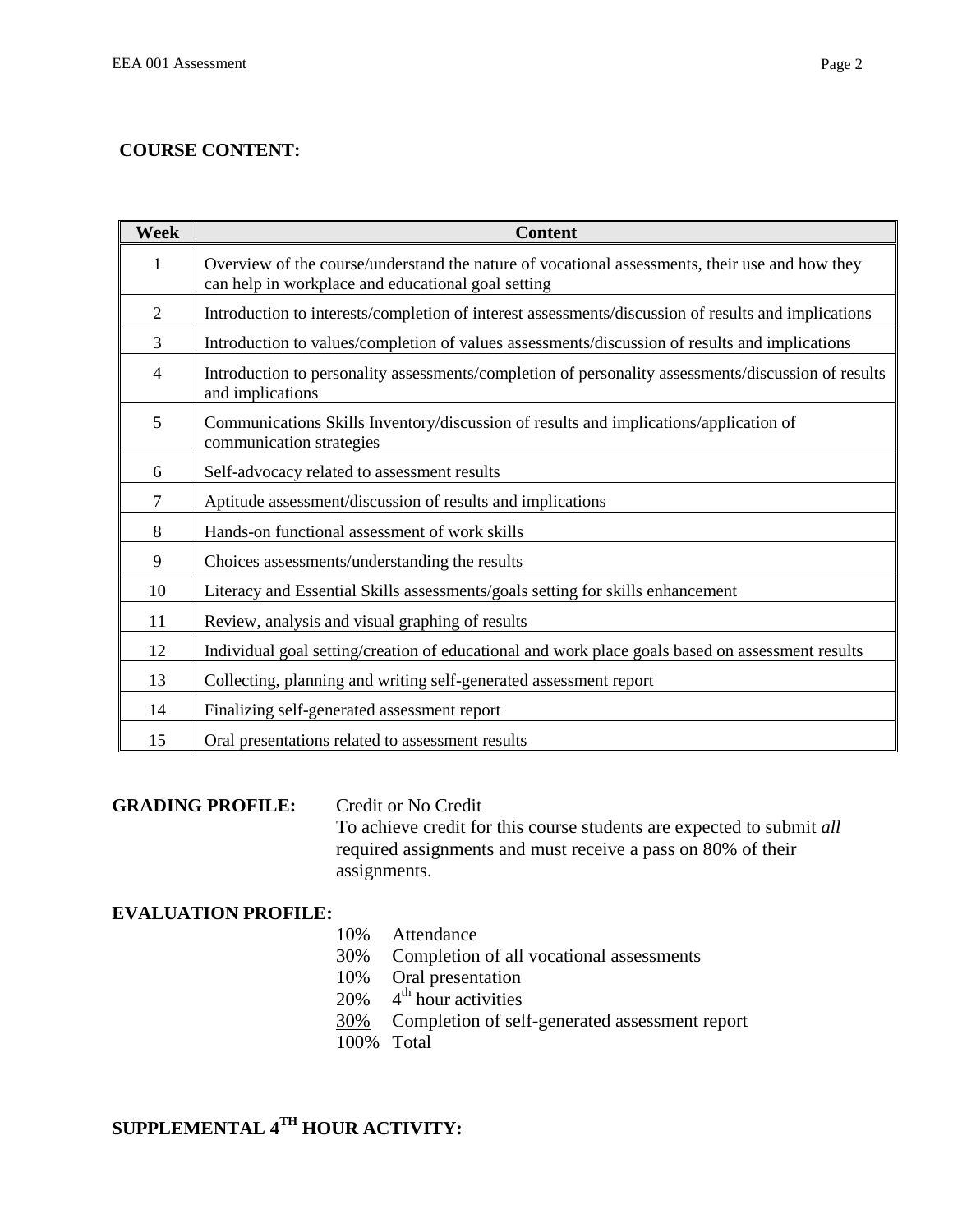Activities might include: a scheduled tutorial, an activity related to further integration of assessment results, a group meeting or some other activity as planned by your instructor.

# **OPERATIONAL DETAILS:**

| <b>Departmental Policies:</b> | The AWE Department has policies addressing Student Behaviour<br>Expectations. All students sign a General Behaviour Expectation<br>Agreement at the start of the program. This agreement clearly defines<br>how to meet the outcomes and the appropriate consequences if these<br>outcomes are not met. This department policy is aligned with<br>University-wide policies.      |
|-------------------------------|----------------------------------------------------------------------------------------------------------------------------------------------------------------------------------------------------------------------------------------------------------------------------------------------------------------------------------------------------------------------------------|
| <b>University Policies:</b>   | Capilano University has policies on Academic Appeals (including<br>appeal of final grades), Student Conduct, Cheating and Plagiarism,<br>Academic Probation and other educational issues. These and other<br>policies are available on the university website.                                                                                                                   |
| <b>Participation:</b>         | Students are encouraged to demonstrate a professional attitude and<br>behavior toward their classroom work, their classmates and their<br>instructors. Reliability, respect for and co-operation with peers will be<br>monitored in the classroom.                                                                                                                               |
| Attendance:                   | Regular attendance is required. If absent or late, students are<br>expected to call their instructor before class starts. For every<br>unexcused class, students will lose one point off of their attendance<br>mark. If a class is missed, it is the student's responsibility to find out<br>what work has been missed and complete by the next class.                          |
| <b>Missed Exams:</b>          | No formalized exams.                                                                                                                                                                                                                                                                                                                                                             |
| Late Assignments:             | Due dates for papers and assignments will be announced in class. All<br>papers and assignments must be submitted directly to the instructor at<br>the beginning of the class. Late papers or graded assignments will be<br>penalized 5% per day for up to one week late. After one week, late<br>assignments or papers will be accepted only under exceptional<br>circumstances. |
| <b>Cheating/Plagiarism:</b>   | The AWE department adheres to the definition of cheating and<br>plagiarism found in the Study Policy Handbook which will be<br>reviewed in class with all students.                                                                                                                                                                                                              |
| <b>Incomplete Grades:</b>     | No grades of "I" will be given in this course.                                                                                                                                                                                                                                                                                                                                   |
| Confidentiality:              | The AWE Department adheres to professional standards of ethics and<br>confidentiality. Personal information that is shared with an instructor                                                                                                                                                                                                                                    |